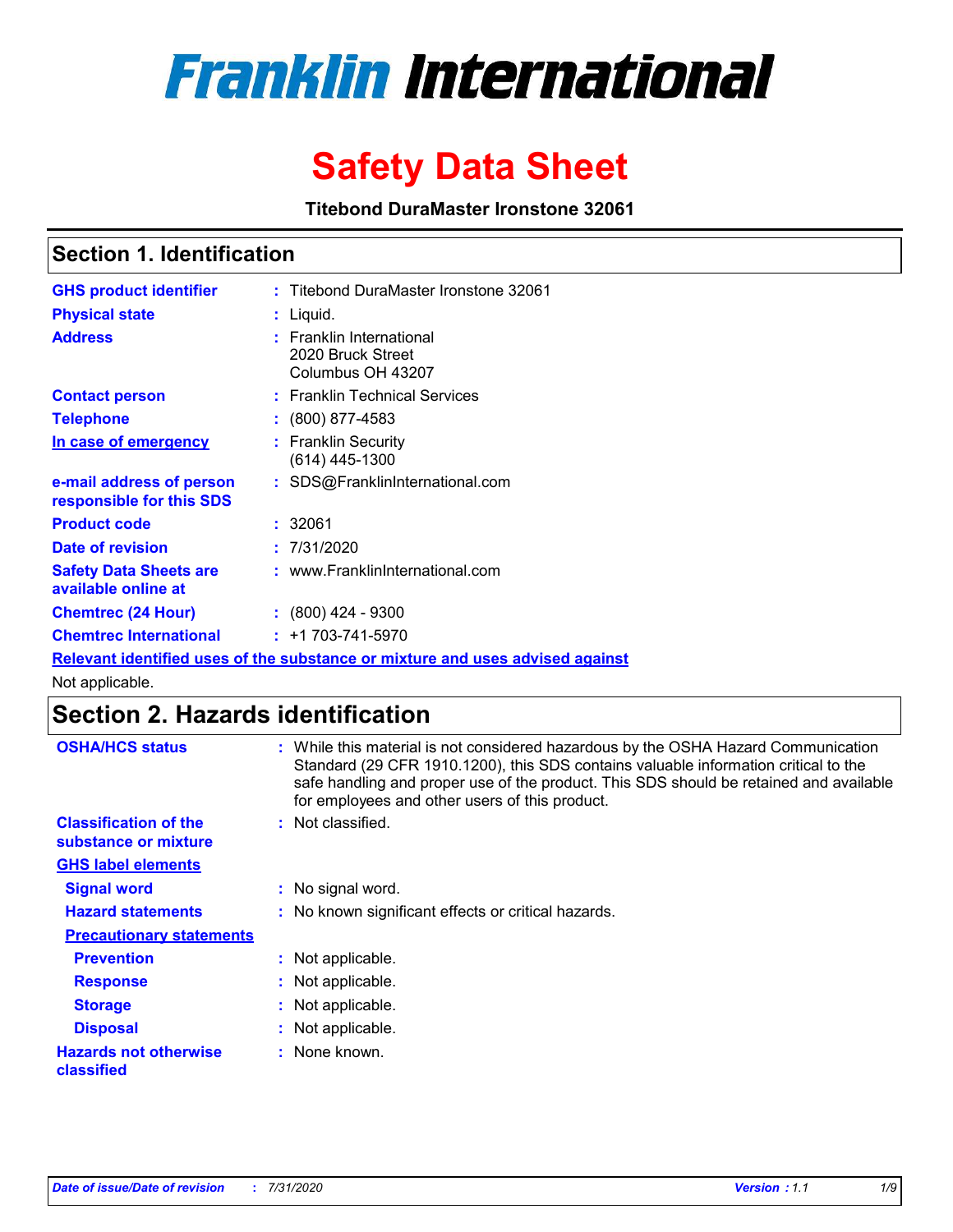# **Section 3. Composition/information on ingredients**

**Substance/mixture :** Mixture

Any concentration shown as a range is to protect confidentiality or is due to batch variation.

**There are no ingredients present which, within the current knowledge of the supplier and in the concentrations applicable, are classified as hazardous to health or the environment and hence require reporting in this section. Occupational exposure limits, if available, are listed in Section 8.**

# **Section 4. First aid measures**

| <b>Description of necessary first aid measures</b>                                   |  |                                                                                                                                                                                                                                                                                                                                                |  |
|--------------------------------------------------------------------------------------|--|------------------------------------------------------------------------------------------------------------------------------------------------------------------------------------------------------------------------------------------------------------------------------------------------------------------------------------------------|--|
| <b>Eye contact</b>                                                                   |  | : Immediately flush eyes with plenty of water, occasionally lifting the upper and lower<br>eyelids. Check for and remove any contact lenses. Get medical attention if irritation<br>occurs.                                                                                                                                                    |  |
| <b>Inhalation</b>                                                                    |  | : Remove victim to fresh air and keep at rest in a position comfortable for breathing. Get<br>medical attention if needed.                                                                                                                                                                                                                     |  |
| <b>Skin contact</b>                                                                  |  | : Flush contaminated skin with plenty of water. Remove contaminated clothing and<br>shoes. Get medical attention if needed.                                                                                                                                                                                                                    |  |
| <b>Ingestion</b>                                                                     |  | : Wash out mouth with water. Remove victim to fresh air and keep at rest in a position<br>comfortable for breathing. If material has been swallowed and the exposed person is<br>conscious, give small quantities of water to drink. Do not induce vomiting unless<br>directed to do so by medical personnel. Get medical attention if needed. |  |
| Most important symptoms/effects, acute and delayed                                   |  |                                                                                                                                                                                                                                                                                                                                                |  |
| <b>Potential acute health effects</b>                                                |  |                                                                                                                                                                                                                                                                                                                                                |  |
| <b>Eye contact</b>                                                                   |  | : This product may irritate eyes upon contact.                                                                                                                                                                                                                                                                                                 |  |
| <b>Inhalation</b>                                                                    |  | : No known significant effects or critical hazards.                                                                                                                                                                                                                                                                                            |  |
| <b>Skin contact</b>                                                                  |  | : No known significant effects or critical hazards.                                                                                                                                                                                                                                                                                            |  |
| <b>Ingestion</b>                                                                     |  | : No known significant effects or critical hazards.                                                                                                                                                                                                                                                                                            |  |
| <b>Over-exposure signs/symptoms</b>                                                  |  |                                                                                                                                                                                                                                                                                                                                                |  |
| Eye contact                                                                          |  | : No specific data.                                                                                                                                                                                                                                                                                                                            |  |
| <b>Inhalation</b>                                                                    |  | : No specific data.                                                                                                                                                                                                                                                                                                                            |  |
| <b>Skin contact</b>                                                                  |  | : No specific data.                                                                                                                                                                                                                                                                                                                            |  |
| <b>Ingestion</b>                                                                     |  | : No specific data.                                                                                                                                                                                                                                                                                                                            |  |
| Indication of immediate medical attention and special treatment needed, if necessary |  |                                                                                                                                                                                                                                                                                                                                                |  |
| <b>Notes to physician</b>                                                            |  | : Treat symptomatically. Contact poison treatment specialist immediately if large<br>quantities have been ingested or inhaled.                                                                                                                                                                                                                 |  |
| <b>Specific treatments</b>                                                           |  | : No specific treatment.                                                                                                                                                                                                                                                                                                                       |  |
| <b>Protection of first-aiders</b>                                                    |  | : No action shall be taken involving any personal risk or without suitable training.                                                                                                                                                                                                                                                           |  |
|                                                                                      |  |                                                                                                                                                                                                                                                                                                                                                |  |

**See toxicological information (Section 11)**

### **Section 5. Fire-fighting measures**

| <b>Extinguishing media</b>                           |                                                                                       |
|------------------------------------------------------|---------------------------------------------------------------------------------------|
| <b>Suitable extinguishing</b><br>media               | : Use an extinguishing agent suitable for the surrounding fire.                       |
| Unsuitable extinguishing<br>media                    | : None known.                                                                         |
| <b>Specific hazards arising</b><br>from the chemical | : In a fire or if heated, a pressure increase will occur and the container may burst. |
| <b>Hazardous thermal</b><br>decomposition products   | : No specific data.                                                                   |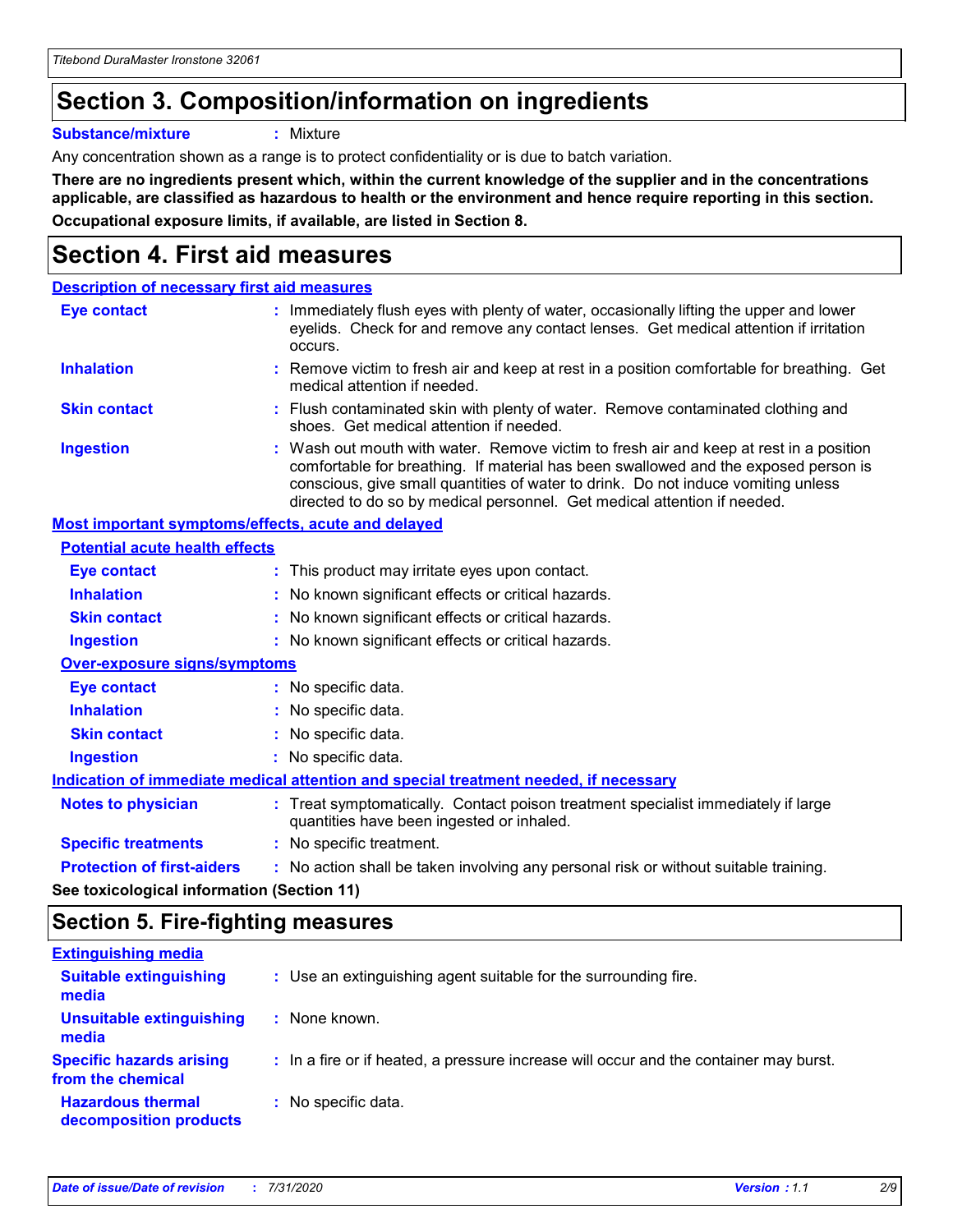## **Section 5. Fire-fighting measures**

| <b>Special protective actions</b><br>for fire-fighters | : Promptly isolate the scene by removing all persons from the vicinity of the incident if<br>there is a fire. No action shall be taken involving any personal risk or without suitable<br>training. |
|--------------------------------------------------------|-----------------------------------------------------------------------------------------------------------------------------------------------------------------------------------------------------|
| <b>Special protective</b>                              | : Fire-fighters should wear appropriate protective equipment and self-contained breathing                                                                                                           |
| equipment for fire-fighters                            | apparatus (SCBA) with a full face-piece operated in positive pressure mode.                                                                                                                         |

# **Section 6. Accidental release measures**

| <b>Personal precautions, protective equipment and emergency procedures</b> |    |                                                                                                                                                                                                                                                                                                                                                                                                                                                                                                                                                                                            |
|----------------------------------------------------------------------------|----|--------------------------------------------------------------------------------------------------------------------------------------------------------------------------------------------------------------------------------------------------------------------------------------------------------------------------------------------------------------------------------------------------------------------------------------------------------------------------------------------------------------------------------------------------------------------------------------------|
| <b>For non-emergency</b><br>personnel                                      |    | : No action shall be taken involving any personal risk or without suitable training.<br>Evacuate surrounding areas. Keep unnecessary and unprotected personnel from<br>entering. Do not touch or walk through spilled material. Put on appropriate personal<br>protective equipment.                                                                                                                                                                                                                                                                                                       |
| For emergency responders                                                   | ÷. | If specialized clothing is required to deal with the spillage, take note of any information in<br>Section 8 on suitable and unsuitable materials. See also the information in "For non-<br>emergency personnel".                                                                                                                                                                                                                                                                                                                                                                           |
| <b>Environmental precautions</b>                                           |    | : Avoid dispersal of spilled material and runoff and contact with soil, waterways, drains<br>and sewers. Inform the relevant authorities if the product has caused environmental<br>pollution (sewers, waterways, soil or air).                                                                                                                                                                                                                                                                                                                                                            |
| <b>Methods and materials for containment and cleaning up</b>               |    |                                                                                                                                                                                                                                                                                                                                                                                                                                                                                                                                                                                            |
| <b>Small spill</b>                                                         |    | : Stop leak if without risk. Move containers from spill area. Dilute with water and mop up<br>if water-soluble. Alternatively, or if water-insoluble, absorb with an inert dry material and<br>place in an appropriate waste disposal container. Dispose of via a licensed waste<br>disposal contractor.                                                                                                                                                                                                                                                                                   |
| <b>Large spill</b>                                                         |    | : Stop leak if without risk. Move containers from spill area. Prevent entry into sewers,<br>water courses, basements or confined areas. Wash spillages into an effluent treatment<br>plant or proceed as follows. Contain and collect spillage with non-combustible,<br>absorbent material e.g. sand, earth, vermiculite or diatomaceous earth and place in<br>container for disposal according to local regulations (see Section 13). Dispose of via a<br>licensed waste disposal contractor. Note: see Section 1 for emergency contact<br>information and Section 13 for waste disposal. |
|                                                                            |    |                                                                                                                                                                                                                                                                                                                                                                                                                                                                                                                                                                                            |

### **Section 7. Handling and storage**

#### **Precautions for safe handling**

| <b>Protective measures</b>                                                | : Put on appropriate personal protective equipment (see Section 8).                                                                                                                                                                                                                                                                                                                                                                                                                                                                                                                                                                                      |
|---------------------------------------------------------------------------|----------------------------------------------------------------------------------------------------------------------------------------------------------------------------------------------------------------------------------------------------------------------------------------------------------------------------------------------------------------------------------------------------------------------------------------------------------------------------------------------------------------------------------------------------------------------------------------------------------------------------------------------------------|
| <b>Advice on general</b><br>occupational hygiene                          | : Eating, drinking and smoking should be prohibited in areas where this material is<br>handled, stored and processed. Workers should wash hands and face before eating,<br>drinking and smoking. Remove contaminated clothing and protective equipment before<br>entering eating areas. See also Section 8 for additional information on hygiene<br>measures.                                                                                                                                                                                                                                                                                            |
| <b>Conditions for safe storage,</b><br>including any<br>incompatibilities | Store between the following temperatures: 5 to 38°C (41 to 100.4°F). Store in<br>accordance with local regulations. Store in original container protected from direct<br>sunlight in a dry, cool and well-ventilated area, away from incompatible materials (see<br>Section 10) and food and drink. Keep container tightly closed and sealed until ready for<br>use. Containers that have been opened must be carefully resealed and kept upright to<br>prevent leakage. Do not store in unlabeled containers. Use appropriate containment to<br>avoid environmental contamination. See Section 10 for incompatible materials before<br>handling or use. |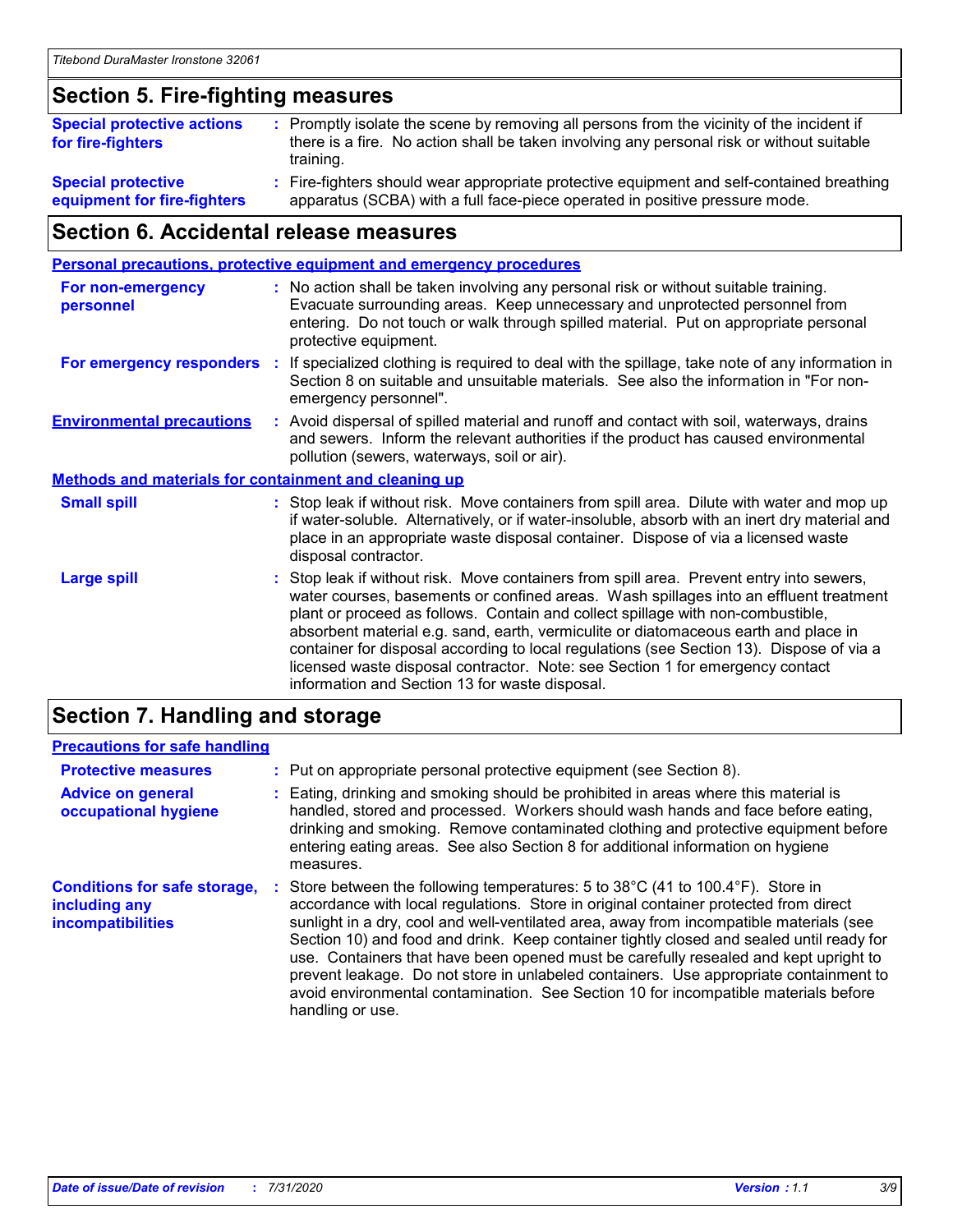# **Section 8. Exposure controls/personal protection**

#### **Control parameters**

| <b>Occupational exposure limits</b>               |                                                                                                                                                                                                                                                                                                                                                                                                   |
|---------------------------------------------------|---------------------------------------------------------------------------------------------------------------------------------------------------------------------------------------------------------------------------------------------------------------------------------------------------------------------------------------------------------------------------------------------------|
| None.                                             |                                                                                                                                                                                                                                                                                                                                                                                                   |
| <b>Appropriate engineering</b><br><b>controls</b> | : Good general ventilation should be sufficient to control worker exposure to airborne<br>contaminants.                                                                                                                                                                                                                                                                                           |
| <b>Environmental exposure</b><br><b>controls</b>  | : Emissions from ventilation or work process equipment should be checked to ensure<br>they comply with the requirements of environmental protection legislation. In some<br>cases, fume scrubbers, filters or engineering modifications to the process equipment<br>will be necessary to reduce emissions to acceptable levels.                                                                   |
| <b>Individual protection measures</b>             |                                                                                                                                                                                                                                                                                                                                                                                                   |
| <b>Hygiene measures</b>                           | : Wash hands, forearms and face thoroughly after handling chemical products, before<br>eating, smoking and using the lavatory and at the end of the working period.<br>Appropriate techniques should be used to remove potentially contaminated clothing.<br>Wash contaminated clothing before reusing. Ensure that eyewash stations and safety<br>showers are close to the workstation location. |
| <b>Eye/face protection</b>                        | : Safety eyewear complying with an approved standard should be used when a risk<br>assessment indicates this is necessary to avoid exposure to liquid splashes, mists,<br>gases or dusts. If contact is possible, the following protection should be worn, unless<br>the assessment indicates a higher degree of protection: safety glasses with side-<br>shields.                                |
| <b>Skin protection</b>                            |                                                                                                                                                                                                                                                                                                                                                                                                   |
| <b>Hand protection</b>                            | : Chemical-resistant, impervious gloves complying with an approved standard should be<br>worn at all times when handling chemical products if a risk assessment indicates this is<br>necessary.                                                                                                                                                                                                   |
| <b>Body protection</b>                            | : Personal protective equipment for the body should be selected based on the task being<br>performed and the risks involved and should be approved by a specialist before<br>handling this product.                                                                                                                                                                                               |
| <b>Other skin protection</b>                      | : Appropriate footwear and any additional skin protection measures should be selected<br>based on the task being performed and the risks involved and should be approved by a<br>specialist before handling this product.                                                                                                                                                                         |
| <b>Respiratory protection</b>                     | Based on the hazard and potential for exposure, select a respirator that meets the<br>appropriate standard or certification. Respirators must be used according to a<br>respiratory protection program to ensure proper fitting, training, and other important<br>aspects of use.                                                                                                                 |

# **Section 9. Physical and chemical properties**

| <b>Appearance</b>                                                       |                                               |
|-------------------------------------------------------------------------|-----------------------------------------------|
| <b>Physical state</b>                                                   | : Liquid. [Paste.]                            |
| <b>Color</b>                                                            | : Brownish-red.                               |
| Odor                                                                    | : Characteristic. [Slight]                    |
| <b>Odor threshold</b>                                                   | : Not available.                              |
| рH                                                                      | $: 6.5 \text{ to } 8$                         |
| <b>Melting point</b>                                                    | : Not available.                              |
| <b>Boiling point</b>                                                    | : $100^{\circ}$ C (212 $^{\circ}$ F)          |
| <b>Flash point</b>                                                      | : Closed cup: >93.333°C (>200°F) [Setaflash.] |
| <b>Evaporation rate</b>                                                 | : Not available.                              |
| <b>Flammability (solid, gas)</b>                                        | : Not available.                              |
| <b>Lower and upper explosive : Not available.</b><br>(flammable) limits |                                               |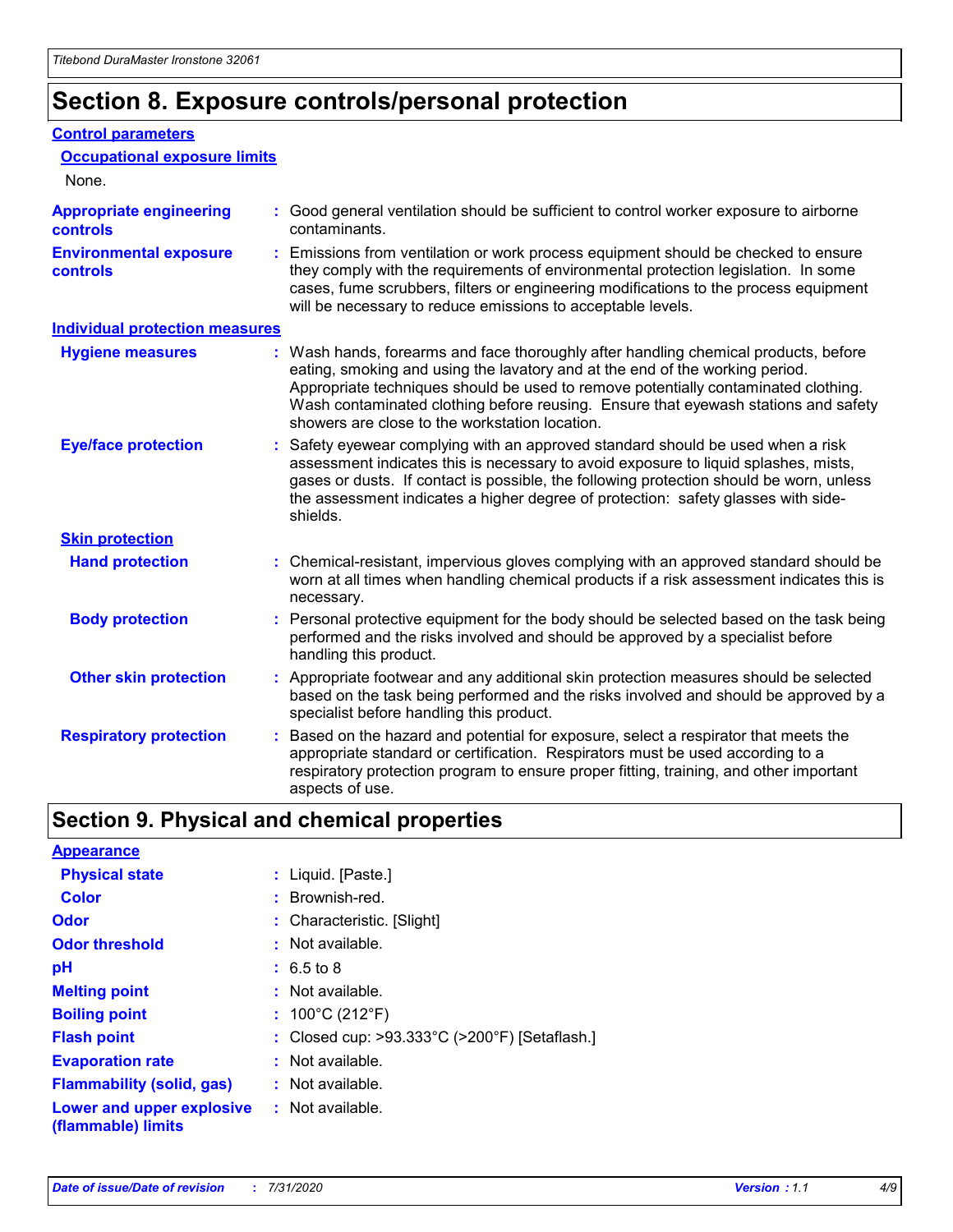## **Section 9. Physical and chemical properties**

| <b>VOC (less water, less</b><br>exempt solvents)  |    | : $4$ g/l                                                                     |
|---------------------------------------------------|----|-------------------------------------------------------------------------------|
|                                                   |    | Not available.                                                                |
| <b>Vapor density</b>                              |    | Not available.                                                                |
| <b>Relative density</b>                           |    | : 1.3                                                                         |
| <b>Solubility</b>                                 |    | : Very slightly soluble in the following materials: cold water and hot water. |
| <b>Solubility in water</b>                        |    | Not available.                                                                |
| <b>Partition coefficient: n-</b><br>octanol/water |    | : Not available.                                                              |
| <b>Auto-ignition temperature</b>                  |    | Not available.                                                                |
| <b>Decomposition temperature</b>                  |    | Not available.                                                                |
| <b>Viscosity</b>                                  | t. | Not available.                                                                |

# **Section 10. Stability and reactivity**

| <b>Reactivity</b>                            | ÷. | No specific test data related to reactivity available for this product or its ingredients.                |
|----------------------------------------------|----|-----------------------------------------------------------------------------------------------------------|
| <b>Chemical stability</b>                    |    | : The product is stable.                                                                                  |
| <b>Possibility of hazardous</b><br>reactions |    | : Under normal conditions of storage and use, hazardous reactions will not occur.                         |
| <b>Conditions to avoid</b>                   |    | : No specific data.                                                                                       |
| <b>Incompatible materials</b>                |    | : No specific data.                                                                                       |
| <b>Hazardous decomposition</b><br>products   |    | : Under normal conditions of storage and use, hazardous decomposition products should<br>not be produced. |

# **Section 11. Toxicological information**

#### **Information on toxicological effects**

#### **Acute toxicity**

Not available.

#### **Irritation/Corrosion**

Not available.

#### **Sensitization**

Not available.

#### **Mutagenicity**

Not available.

#### **Carcinogenicity**

Not available.

#### **Reproductive toxicity**

Not available.

### **Teratogenicity**

Not available.

#### **Specific target organ toxicity (single exposure)**

Not available.

#### **Specific target organ toxicity (repeated exposure)** Not available.

#### **Aspiration hazard**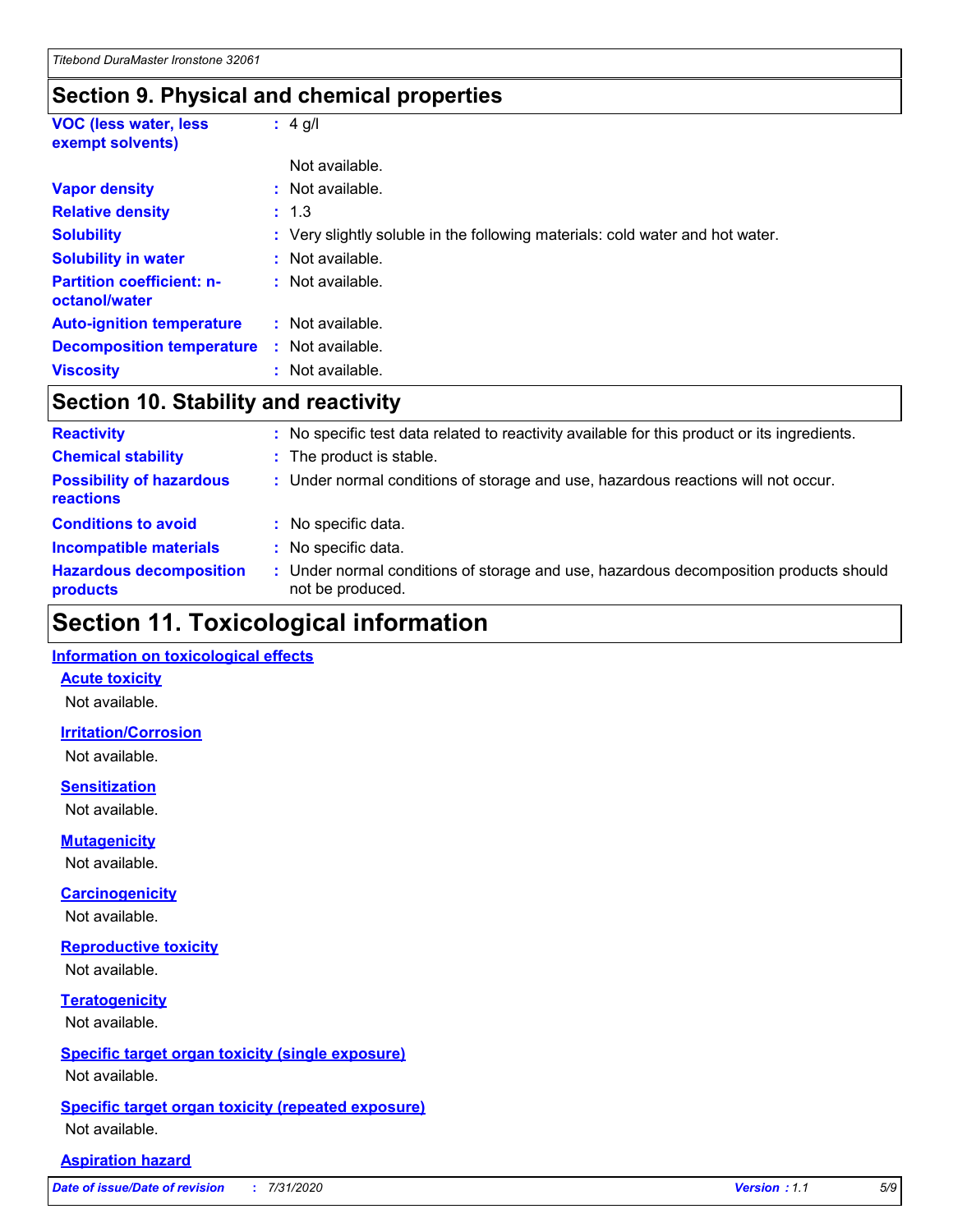# **Section 11. Toxicological information**

| Not available.                                         |                                                                                          |
|--------------------------------------------------------|------------------------------------------------------------------------------------------|
| <b>Information on the likely</b><br>routes of exposure | : Not available.                                                                         |
| <b>Potential acute health effects</b>                  |                                                                                          |
| <b>Eye contact</b>                                     | : This product may irritate eyes upon contact.                                           |
| <b>Inhalation</b>                                      | No known significant effects or critical hazards.                                        |
| <b>Skin contact</b>                                    | : No known significant effects or critical hazards.                                      |
| <b>Ingestion</b>                                       | : No known significant effects or critical hazards.                                      |
|                                                        | <b>Symptoms related to the physical, chemical and toxicological characteristics</b>      |
| <b>Eye contact</b>                                     | : No specific data.                                                                      |
| <b>Inhalation</b>                                      | : No specific data.                                                                      |
| <b>Skin contact</b>                                    | : No specific data.                                                                      |
| <b>Ingestion</b>                                       | : No specific data.                                                                      |
|                                                        | Delayed and immediate effects and also chronic effects from short and long term exposure |
| <b>Short term exposure</b>                             |                                                                                          |
| <b>Potential immediate</b><br>effects                  | : Not available.                                                                         |
| <b>Potential delayed effects</b>                       | : Not available.                                                                         |
| <b>Long term exposure</b>                              |                                                                                          |
| <b>Potential immediate</b><br>effects                  | : Not available.                                                                         |
| <b>Potential delayed effects</b>                       | $:$ Not available.                                                                       |
| <b>Potential chronic health effects</b>                |                                                                                          |
| Not available.                                         |                                                                                          |
| <b>General</b>                                         | : No known significant effects or critical hazards.                                      |
| <b>Carcinogenicity</b>                                 | No known significant effects or critical hazards.                                        |
| <b>Mutagenicity</b>                                    | No known significant effects or critical hazards.<br>÷.                                  |
| <b>Teratogenicity</b>                                  | No known significant effects or critical hazards.                                        |
| <b>Developmental effects</b>                           | No known significant effects or critical hazards.                                        |
| <b>Fertility effects</b>                               | : No known significant effects or critical hazards.                                      |
| <b>Numerical measures of toxicity</b>                  |                                                                                          |
| <b>Acute toxicity estimates</b>                        |                                                                                          |

Not available.

# **Section 12. Ecological information**

| <b>Toxicity</b>                                         |                                                     |              |     |  |  |  |
|---------------------------------------------------------|-----------------------------------------------------|--------------|-----|--|--|--|
| Not available.                                          |                                                     |              |     |  |  |  |
| <b>Persistence and degradability</b>                    |                                                     |              |     |  |  |  |
| Not available.                                          |                                                     |              |     |  |  |  |
| <b>Bioaccumulative potential</b>                        |                                                     |              |     |  |  |  |
| Not available.                                          |                                                     |              |     |  |  |  |
| <b>Mobility in soil</b>                                 |                                                     |              |     |  |  |  |
| <b>Soil/water partition</b><br><b>coefficient (Koc)</b> | : Not available.                                    |              |     |  |  |  |
| <b>Other adverse effects</b>                            | : No known significant effects or critical hazards. |              |     |  |  |  |
| Date of issue/Date of revision                          | 7/31/2020                                           | Version: 1.1 | 6/9 |  |  |  |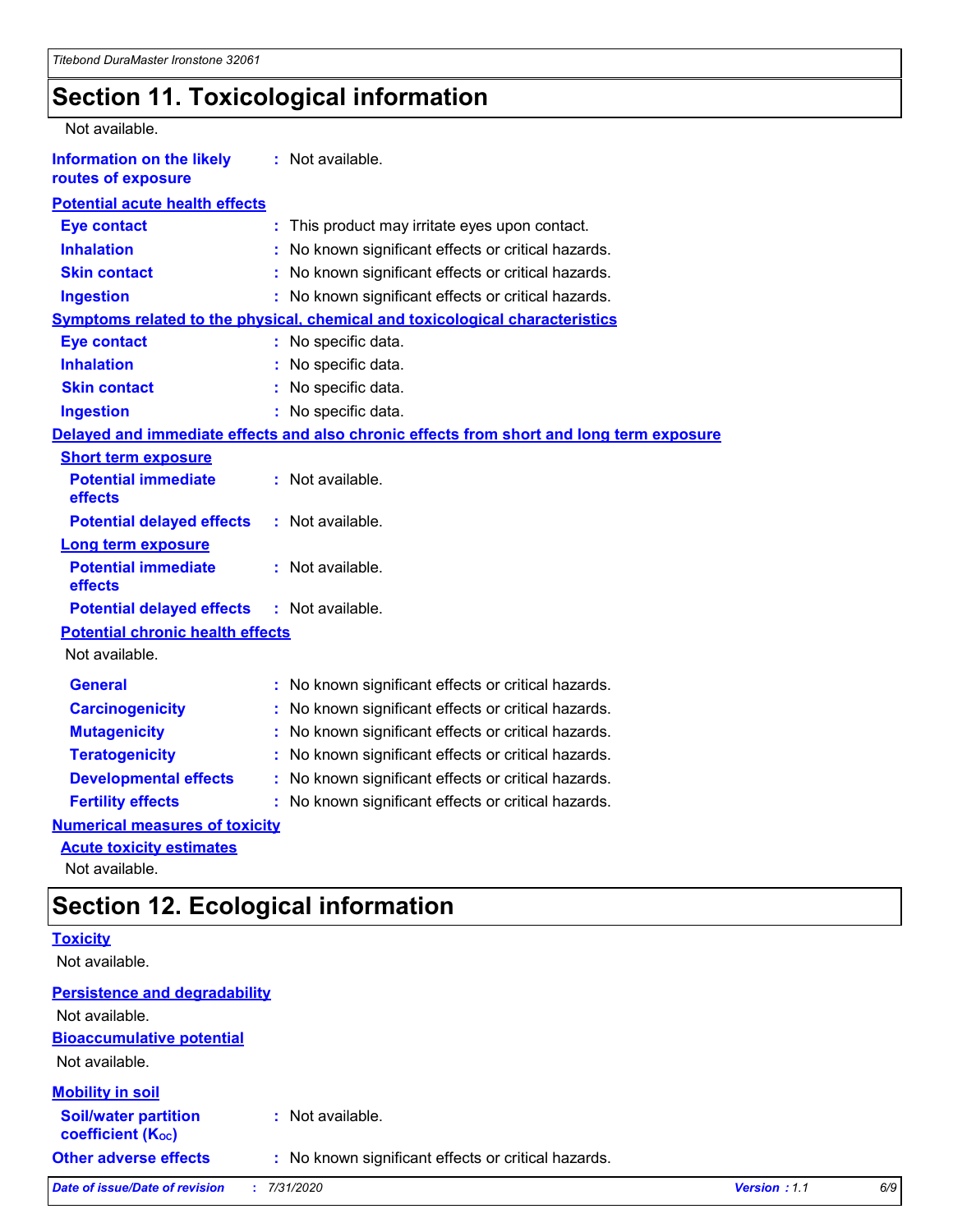# **Section 13. Disposal considerations**

#### **Disposal methods :**

The generation of waste should be avoided or minimized wherever possible. Disposal of this product, solutions and any by-products should at all times comply with the requirements of environmental protection and waste disposal legislation and any regional local authority requirements. Dispose of surplus and non-recyclable products via a licensed waste disposal contractor. Waste should not be disposed of untreated to the sewer unless fully compliant with the requirements of all authorities with jurisdiction. Waste packaging should be recycled. Incineration or landfill should only be considered when recycling is not feasible. This material and its container must be disposed of in a safe way. Empty containers or liners may retain some product residues. Avoid dispersal of spilled material and runoff and contact with soil, waterways, drains and sewers.

# **Section 14. Transport information**

|                                      | <b>DOT</b><br><b>Classification</b> | <b>TDG</b><br><b>Classification</b> | <b>Mexico</b><br><b>Classification</b> | <b>ADR/RID</b>           | <b>IMDG</b>              | <b>IATA</b>              |
|--------------------------------------|-------------------------------------|-------------------------------------|----------------------------------------|--------------------------|--------------------------|--------------------------|
| <b>UN number</b>                     | Not regulated.                      | Not regulated.                      | Not regulated.                         | Not regulated.           | Not regulated.           | Not regulated.           |
| <b>UN proper</b><br>shipping name    | $\qquad \qquad -$                   | $\qquad \qquad -$                   |                                        |                          |                          | $\overline{\phantom{0}}$ |
| <b>Transport</b><br>hazard class(es) | $\overline{\phantom{a}}$            | $\overline{\phantom{a}}$            | $\overline{\phantom{a}}$               | $\overline{\phantom{a}}$ | $\overline{\phantom{a}}$ | $\overline{\phantom{a}}$ |
| <b>Packing group</b>                 | $\overline{\phantom{a}}$            |                                     |                                        | -                        |                          | -                        |
| <b>Environmental</b><br>hazards      | No.                                 | No.                                 | No.                                    | No.                      | No.                      | No.                      |

# **Section 15. Regulatory information**

# **U.S. Federal regulations SARA 302/304 SARA 304 RQ :** Not applicable. No products were found. **Composition/information on ingredients**

#### **SARA 311/312**

**Classification :** Not applicable.

#### **Composition/information on ingredients**

No products were found.

| <b>State regulations</b> |                                      |
|--------------------------|--------------------------------------|
| <b>Massachusetts</b>     | : None of the components are listed. |
| <b>New York</b>          | : None of the components are listed. |
| <b>New Jersey</b>        | : None of the components are listed. |
|                          |                                      |

**Pennsylvania :** None of the components are listed.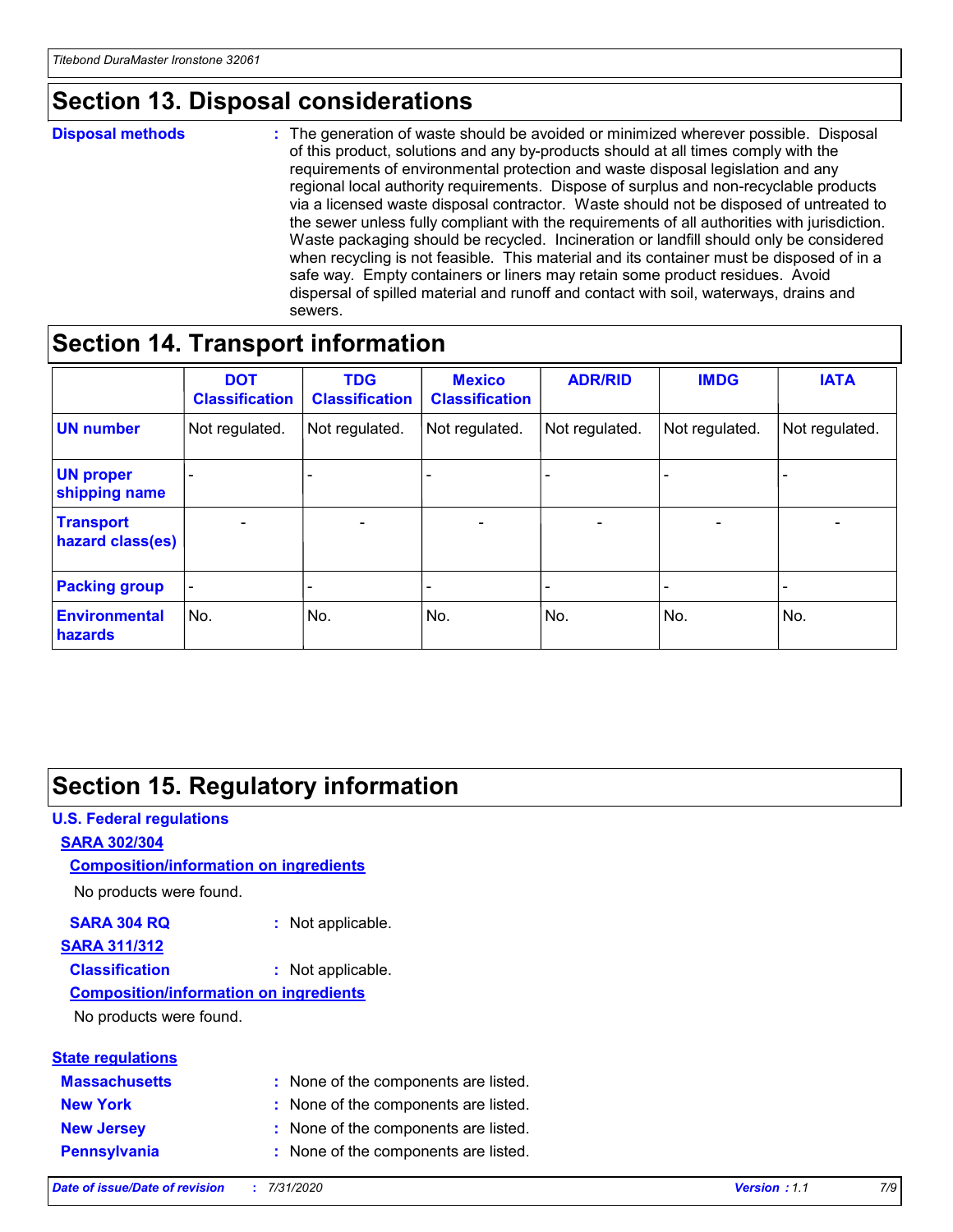# **Section 15. Regulatory information**

#### **California Prop. 65**

This product does not require a Safe Harbor warning under California Prop. 65.

#### **International regulations**

**Chemical Weapon Convention List Schedules I, II & III Chemicals**

Not listed.

#### **Montreal Protocol**

Not listed.

**Stockholm Convention on Persistent Organic Pollutants** Not listed.

**UNECE Aarhus Protocol on POPs and Heavy Metals**

Not listed.

#### **Inventory list**

**China :** Not determined.

**United States TSCA 8(b) inventory**

**:** All components are active or exempted.

# **Section 16. Other information**

**Hazardous Material Information System (U.S.A.)**



**Caution: HMIS® ratings are based on a 0-4 rating scale, with 0 representing minimal hazards or risks, and 4 representing significant hazards or risks. Although HMIS® ratings and the associated label are not required on SDSs or products leaving a facility under 29 CFR 1910.1200, the preparer may choose to provide them. HMIS® ratings are to be used with a fully implemented HMIS® program. HMIS® is a registered trademark and service mark of the American Coatings Association, Inc.**

**The customer is responsible for determining the PPE code for this material. For more information on HMIS® Personal Protective Equipment (PPE) codes, consult the HMIS® Implementation Manual.**

#### **National Fire Protection Association (U.S.A.)**



**Reprinted with permission from NFPA 704-2001, Identification of the Hazards of Materials for Emergency Response Copyright ©1997, National Fire Protection Association, Quincy, MA 02269. This reprinted material is not the complete and official position of the National Fire Protection Association, on the referenced subject which is represented only by the standard in its entirety.**

**Copyright ©2001, National Fire Protection Association, Quincy, MA 02269. This warning system is intended to be interpreted and applied only by properly trained individuals to identify fire, health and reactivity hazards of chemicals. The user is referred to certain limited number of chemicals with recommended classifications in NFPA 49 and NFPA 325, which would be used as a guideline only. Whether the chemicals are classified by NFPA or not, anyone using the 704 systems to classify chemicals does so at their own risk.**

#### **Procedure used to derive the classification**